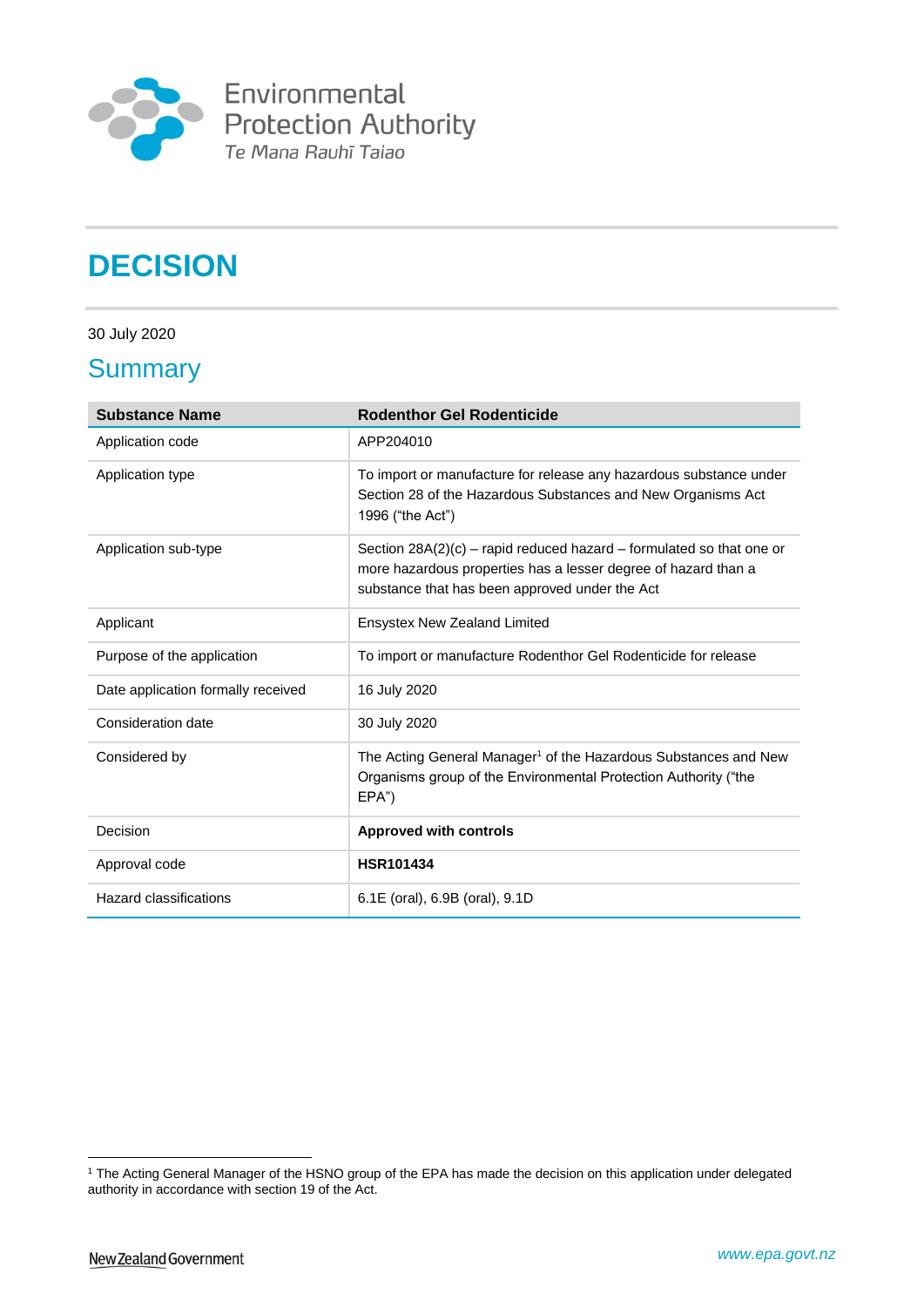## 1. Substance

1.1. Rodenthor Gel Rodenticide is a vertebrate toxic agent (VTA) containing 0.05 g/kg of the active ingredient brodifacoum. It is intended to be imported and used by professional pest control operators. The ready to use gel formulation is applied via a caulking gun to bait stations and enclosed spaces around industrial, commercial, public services, agricultural and domestic buildings to control rats and mice.

# 2. Process and consultation

### **Application receipt**

2.1. The application, including the statutory declaration, was formally received on 16 July 2020 under section 28 of the Act.

### **Information available for consideration**

- 2.2. The information available for the consideration comprised:
	- the application form
	- the confidential appendices to the application
	- the EPA staff advice memorandum.
- 2.3. There was sufficient information to assess the application.

### **Notification to government departments**

2.4. In line with section 53(4) of the Act, as the application was not publically notified under section 53(2) of the Act, government departments were equally not notified of the application for Rodenthor Gel Rodenticide.

### **Legislative criteria for the application**

- 2.5. This application meets the criteria for rapid assessment under section 28A(2)(c) of the Act, as it is considered that a substance having a similar composition and greater degree of hazard has been approved. This is referred to as the reference substance.
- 2.6. In considering this application, the relevant provisions of the Act, the EPA Notices, the Health and Safety at Work Act 2015 (HSW Act), the Health and Safety at Work (Hazardous Substances) Regulations 2017 (HSW (HS) Regulations) and the HSNO (Methodology) Order 1998 were taken into account.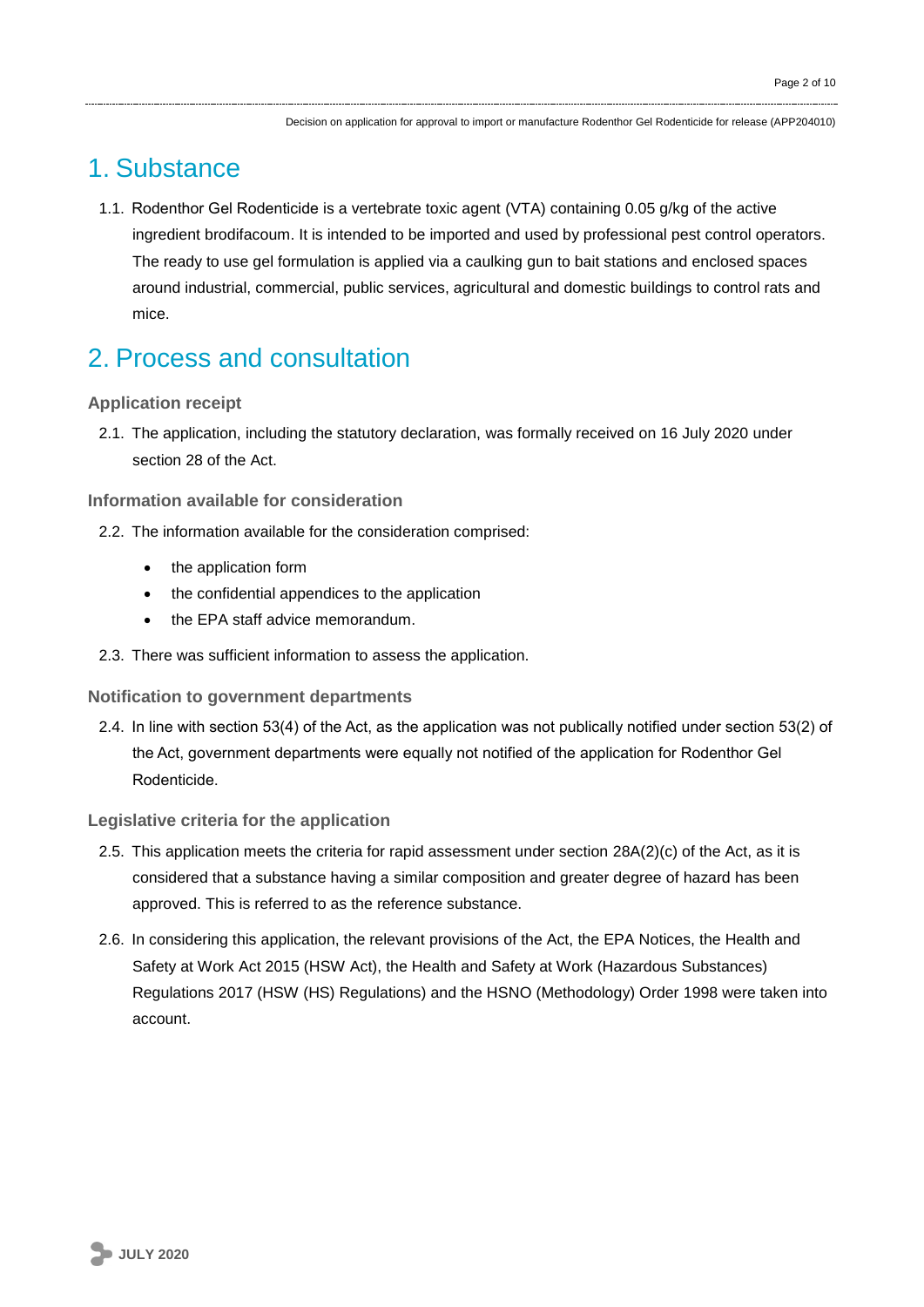# 3. Comparison of Rodenthor Gel Rodenticide with the reference substance

### **Identity of reference substance**

3.1. The approved substance Rodenthor Soft Bait, which has the approval code HSR100814 has been identified as a reference substance to which Rodenthor Gel Rodenticide could be compared as part of a rapid assessment. This reference substance is considered eligible for comparing with Rodenthor Gel Rodenticide.

#### **Hazardous properties**

- 3.2. The hazard classifications of Rodenthor Gel Rodenticide were determined based on the information provided by the applicant and other available information. The hazard classifications are shown in Table 1 alongside those of the reference substance.
- 3.3. Rodenthor Gel Rodenticide has a reduced hazard profile compared to the reference substance in that Rodenthor Gel Rodenticide has no classification for skin sensitisation. This is because:
	- the reference substance contains components that are not present in Rodenthor Gel Rodenticide, and;
	- the concentrations of major hazardous components are reduced in Rodenthor Gel Rodenticide compared to the reference substance.

#### **Table 1: Hazard classifications of Rodenthor Gel Rodenticide and the reference substance**

| <b>Hazard</b>                                           | <b>Rodenthor Gel Rodenticide</b> | <b>Reference Substance</b> |
|---------------------------------------------------------|----------------------------------|----------------------------|
| Flammable aerosol                                       | <b>NA</b>                        | <b>ND</b>                  |
| Flammable liquid                                        | <b>NA</b>                        | <b>ND</b>                  |
| Acute toxicity (oral)                                   | 6.1E                             | 6.1E                       |
| Acute toxicity (dermal)                                 | <b>ND</b>                        | <b>ND</b>                  |
| Acute toxicity (inhalation)                             | <b>ND</b>                        | <b>ND</b>                  |
| Skin irritancy/corrosivity                              | <b>ND</b>                        | <b>ND</b>                  |
| Eye irritancy/corrosivity                               | <b>ND</b>                        | <b>ND</b>                  |
| Metal corrosivity                                       | <b>ND</b>                        | <b>ND</b>                  |
| Contact sensitisation                                   | <b>ND</b>                        | 6.5B                       |
| Mutagenicity                                            | <b>ND</b>                        | <b>ND</b>                  |
| Carcinogenicity                                         | <b>ND</b>                        | <b>ND</b>                  |
| Reproductive/ developmental toxicity                    | <b>ND</b>                        | <b>ND</b>                  |
| Reproductive/ developmental toxicity<br>(via lactation) | <b>ND</b>                        | <b>ND</b>                  |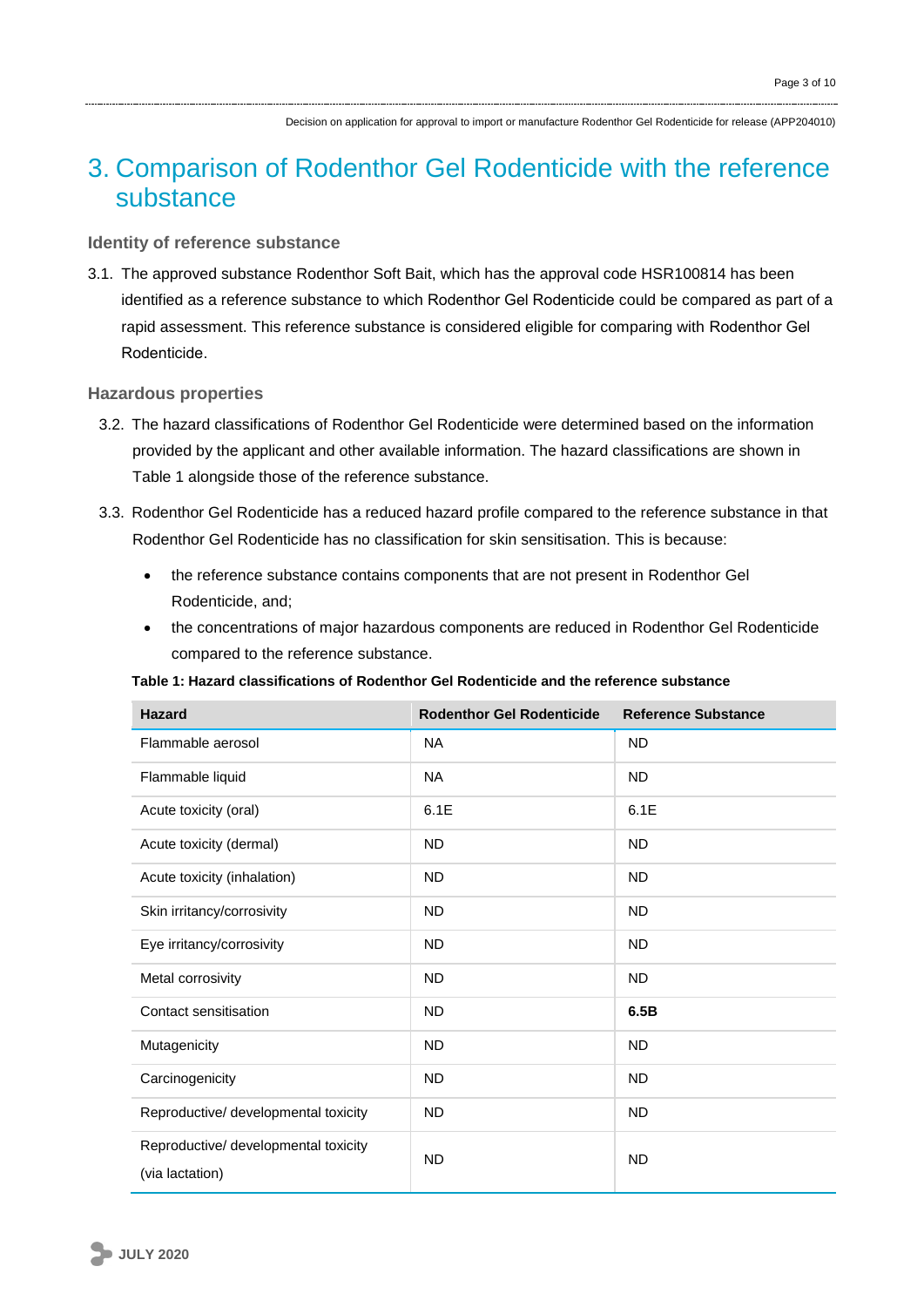| Target organ or systemic toxicity    | ND   | 6.9B |
|--------------------------------------|------|------|
| Aquatic ecotoxicity                  | 9.1D | 9.1D |
| Soil ecotoxicity                     | ND   | ND.  |
| Terrestrial vertebrate ecotoxicity   | ND   | ND.  |
| Terrestrial invertebrate ecotoxicity | ND   | ND   |

**Use**

3.4. Rodenthor Gel Rodenticide and the reference substance are both proposed for use as a VTA around industrial, commercial, agricultural and domestic buildings to control rats and mice. There are no substantial differences in the lifecycle, use and purpose of Rodenthor Gel Rodenticide and the reference substance.

## 4. Rapid assessment of adverse effects

- 4.1. The rapid risk assessment of adverse effects has taken into account the hazardous properties of the substance, the considerations under Part 2 of the Act, the prescribed controls under the Act and the requirements under other relevant legislation such as the HSW Act 2015, Land Transport Rule 45001, Civil Aviation Act 1990 and Maritime Transport Act 1994.
- 4.2. The assessment:
	- considered the risks posed by Rodenthor Gel Rodenticide compared to those associated with the reference substance
	- determined whether any variations or additions to the prescribed controls are required to manage the risks of this substance, and identified controls that may not be applicable or necessary that can, therefore, be deleted.

### **Assessment of risks to human health**

4.3. Given the nature of the substance as a VTA, additional controls have been suggested to reduce the risks to human health from this substance.

### **Assessment of risks to the environment**

4.4. Given the nature of the substance as a VTA, additional controls have been suggested to reduce the risks to the environment from this substance.

### **Assessment of risks to Māori and their relationship to the environment**

4.5. The risks to Māori and their relationship to the environment from this substance are less than those of the reference substance and as such are managed by the suite of controls.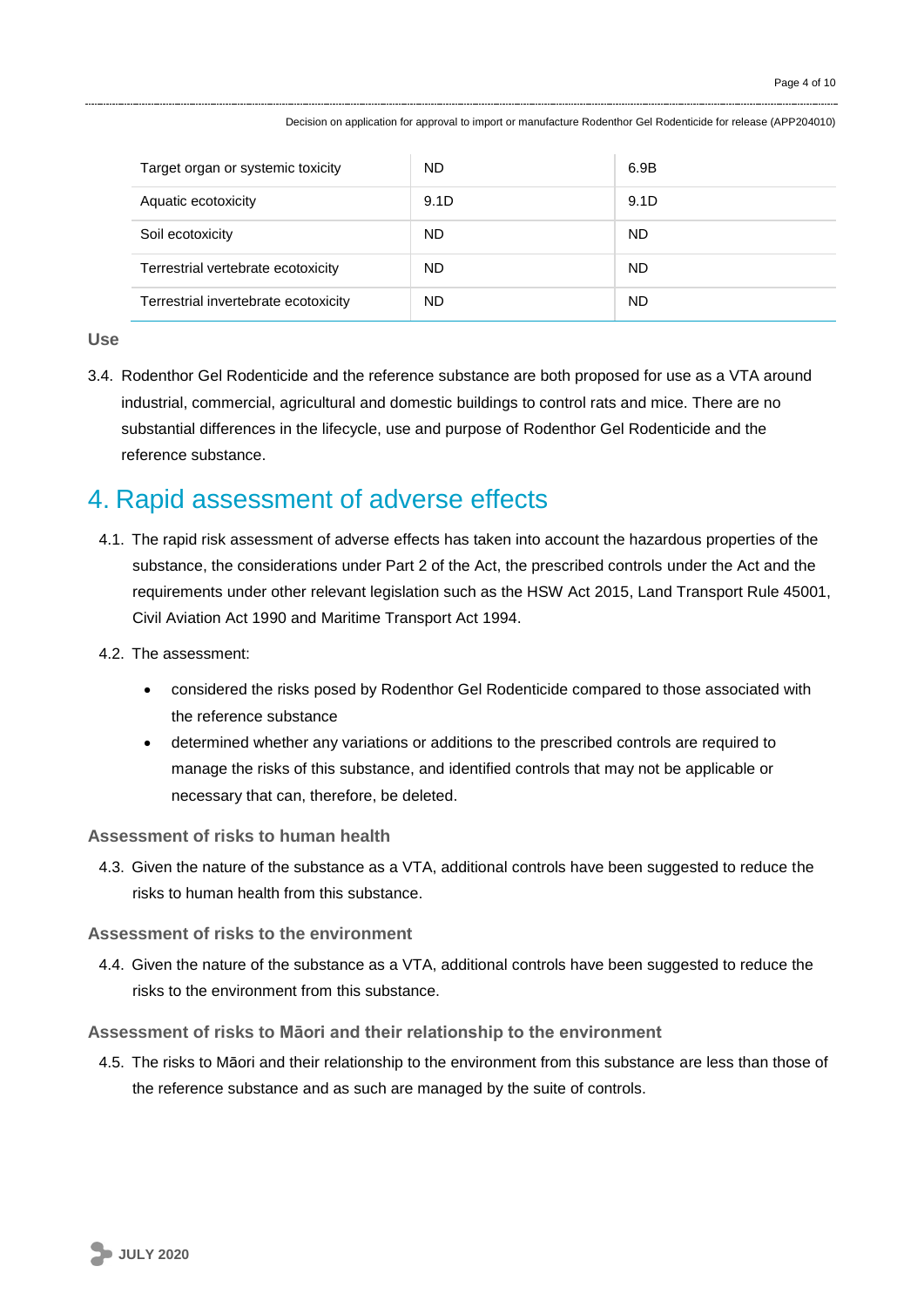**Assessment of risks to society, the community and the market economy**

- 4.6. No risks to society, communities or the market economy from the approval of Rodenthor Gel Rodenticide have been identified.
- **New Zealand's international obligations**
- 4.7. No international obligations that may be impacted by the approval of Rodenthor Gel Rodenticide have been identified.

#### **Summary of assessment**

4.8. The risks associated with Rodenthor Gel Rodenticide arise from its hazardous properties and its proposed use pattern. These risks are less than those posed by the reference substance, and the suite of controls applied to the reference (including any modifications and deletions) can be applied to Rodenthor Gel Rodenticide to equally mitigate its risks to human health and the environment, so that these are negligible.

### 5. Prescribed controls

- 5.1. The hazard classifications of Rodenthor Gel Rodenticide determine a set of prescribed controls specified by the EPA Notices<sup>2</sup> under section 77 of the HSNO Act. There are also requirements in the HSW (HS) Regulations. Note: the HSW (HS) requirements are not set for the substance under this approval but apply in their own right.
- 5.2. The prescribed controls set the baseline for how the substance must be managed and include specifications on how the substance is to be packaged, labelled, stored, disposed, transported, handled and used. The prescribed controls also set information requirements (eg Safety Data Sheets), signage and emergency management. These controls form the basis of the controls specified in Appendix A.
- 5.3. The Labelling, Safety Data Sheet (SDS), Packaging, Disposal and Hazardous Property Controls (HPC) Part 1, Part 3, Part 4A and Part 4B Notices apply to Rodenthor Gel Rodenticide.

#### **Exposure limits**

- 5.4. Under s77B of the Act, the EPA may set a Tolerable Exposure Limit (TEL) and/or an Environmental Exposure Limit (EEL) for a substance with toxic or ecotoxic properties:
	- Regulation 13.17 of the HSW (HS) Regulations prohibits the use of a class 6 substance in excess of a TEL
	- Clause 49 of the HPC Notice prohibits use of a class 9 substance in excess of an EEL
- 5.5. No TEL values have been set previously for the active ingredient in Rodenthor Gel Rodenticide because it is considered that exposure to this substance is not likely to result in an appreciable toxic effect to people, provided controls on use are followed.

1

<sup>&</sup>lt;sup>2</sup> There may also be default controls in regulations made under the Act for certain hazardous substances such as fireworks.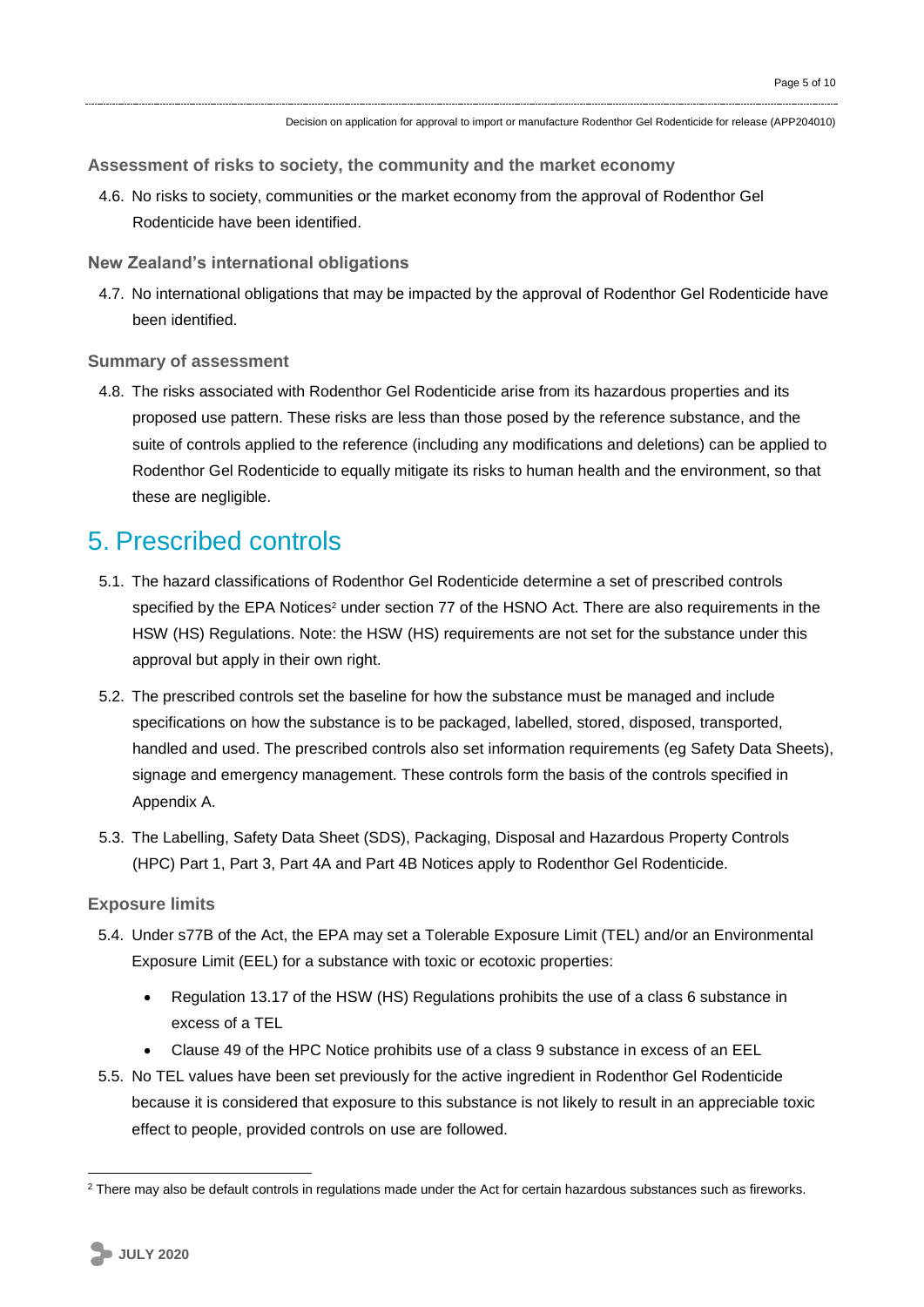- 5.6. No EEL values are set at this time, or have been set previously for the active ingredient in Rodenthor Gel Rodenticide, as the level of risk of adverse effects to the environment has been qualitatively assessed as being negligible, with controls in place.
- 5.7. There are Workplace Exposure Standard (WES) values currently set for components of Rodenthor Gel Rodenticide but, as they are not Prescribed Exposure Standard (PES) values, they are guidance values used for the management of health risk. No PES has been set for any component of Rodenthor Gel Rodenticide.
- 5.8. Clause 17 of the Hazardous Substances (Labelling) Notice 2017 and Section 3 of Schedule 1 of the Hazardous Substances (Safety Data Sheets) Notice 2017 require that certain toxic, corrosive or ecotoxic components are identified on the product label and on the SDS, respectively. Section 8 of Schedule 1 of the SDS Notice requires occupational exposure limits to be identified on the SDS.
- 5.9. The name and concentration of the following components need to be specified on the label and SDS. (Table 2):

**Table 2: Components required on the label and SDS**

| <b>Labelling requirement</b> | <b>SDS requirement</b>         |
|------------------------------|--------------------------------|
|                              | Starch (WES)                   |
| -                            | Butylated hydroxytoulene (WES) |
|                              | Triethanolamine (WES)          |

# 6. Changes to prescribed controls

6.1. The following modifications to the EPA Notice controls apply to Rodenthor Gel Rodenticide, as set out in Table 3:

| Control                                    | <b>Justification</b>                                                                                                                                                                       |
|--------------------------------------------|--------------------------------------------------------------------------------------------------------------------------------------------------------------------------------------------|
| <b>HPC Notice</b><br>Clauses 53, 56,<br>57 | Given the use of the substance as a vertebrate toxic agent, clauses 53, 56 and 57 apply                                                                                                    |
| Label<br>Labelling Notice<br>Clause 23     | Given the use of the substance as a vertebrate toxic agent, the label must include a use<br>restriction, with a statement to the effect that use must be accordance with the restrictions. |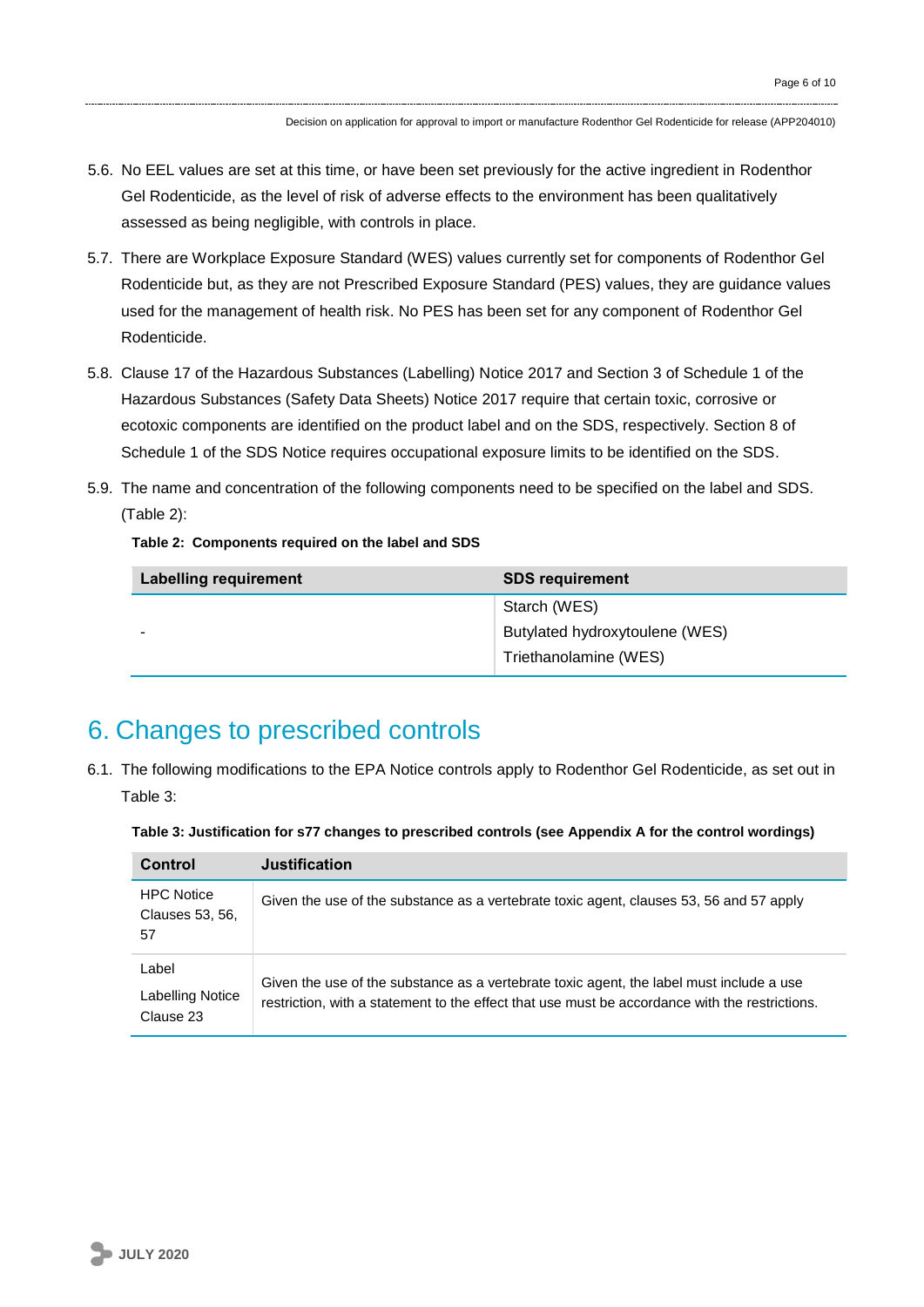6.2. The following additional HSNO controls apply to Rodenthor Gel Rodenticide under section 77A of the Act, as set out in Table 4:

| Table 4: Justification for s77A additional controls (see Appendix A for the control wordings) |  |
|-----------------------------------------------------------------------------------------------|--|
|-----------------------------------------------------------------------------------------------|--|

| Control         | <b>Justification</b>                                                                                                                                                                                                     |
|-----------------|--------------------------------------------------------------------------------------------------------------------------------------------------------------------------------------------------------------------------|
| Use restriction | The use of Rodenthor Gel Rodenticide is restricted to secure bait stations which restricts<br>accessibility to children and non-target terrestrial vertebrates, and which prevents weathering<br>of the bait             |
| Permission      | No person may apply or otherwise use this substance on land administered or managed by<br>the Department of Conservation unless the person first obtains a Permission under section<br>95A of the Act from the Authority |
| VTA notify      | Any changes to the composition or proposed used of the substance must be notified to the<br>Authority in writing before the substance is used                                                                            |

#### **Assessment of changes to controls**

- 6.3. The changes to the prescribed controls in the above section under sections 77 and 77A of the Act fulfil the legislative criteria.
- 6.4. These controls have been incorporated into Appendix A of this document.

### 7. Decision

- 7.1. Having considered the composition, hazardous properties and use of Rodenthor Gel Rodenticide, I am satisfied that it meets the criteria for rapid assessment under section 28A(2)(c) as it has one or more hazardous properties with a lesser degree of hazard than a substance that has already been approved under the Act. I consider that there are no other effects of Rodenthor Gel Rodenticide that would prevent this application for Rodenthor Gel Rodenticide being approved under section 28A of the Act.
- 7.2. I am satisfied with the hazard classifications identified in Table 1 and have applied this classification to Rodenthor Gel Rodenticide.
- 7.3. I consider that applying the suite of controls to Rodenthor Gel Rodenticide set out in Appendix A will ensure adequate management of the adverse effects of Rodenthor Gel Rodenticide.
- 7.4. Therefore, the application to import or manufacture of Rodenthor Gel Rodenticide is approved with controls as listed in Appendix A.

Dr Clark Ehlers **Date: 30 July 2020** 

**Acting General Manager, HSNO, EPA**

**JULY 2020**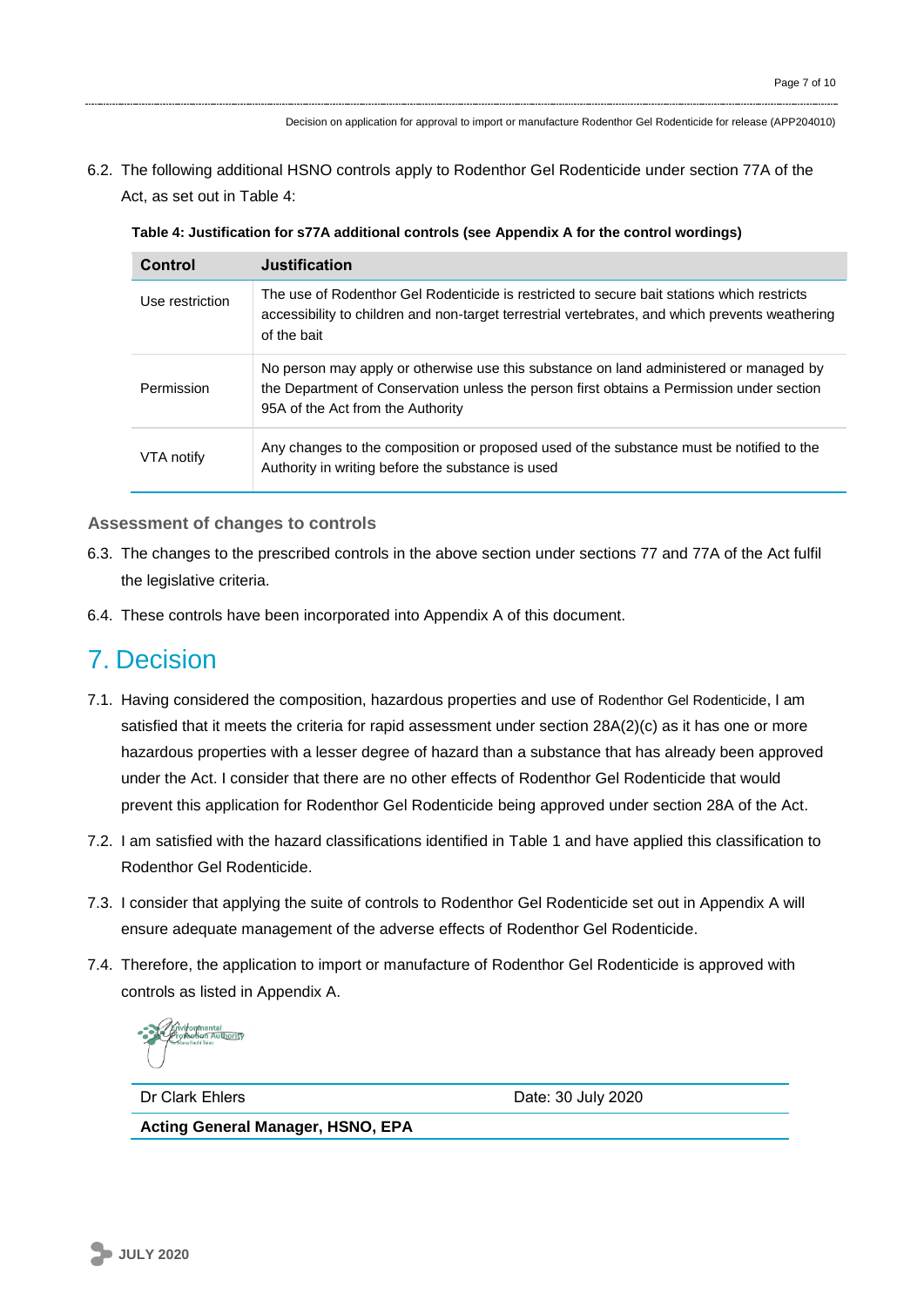# Appendix A: Controls applying to Rodenthor Gel Rodenticide EPA Controls

| Control<br>code | <b>EPA Notice</b>                                                       | <b>Control description</b>                                   |
|-----------------|-------------------------------------------------------------------------|--------------------------------------------------------------|
| LAB             | <b>EPA Labelling</b><br>Notice 2017                                     | Requirements for labelling of hazardous substances           |
| <b>PKG</b>      | <b>EPA Packaging</b><br>Notice 2017                                     | Requirements for packaging of hazardous substances           |
| <b>SDS</b>      | <b>EPA Safety Data</b><br>Sheet Notice 2017                             | Requirements for safety data sheets for hazardous substances |
| <b>DIS</b>      | <b>EPA Disposal</b><br>Notice 2017                                      | Requirements for disposal of hazardous substances            |
| $HPC-1$         | <b>EPA Hazardous</b><br><b>Property Controls</b><br>Notice 2017 Part 1  | <b>Hazardous Property Controls preliminary provisions</b>    |
| $HPC-3$         | <b>EPA Hazardous</b><br><b>Property Controls</b><br>Notice 2017 Part 3  | Hazardous substances in a place other than a workplace       |
| HPC-4A          | <b>EPA Hazardous</b><br><b>Property Controls</b><br>Notice 2017 Part 4A | Site and storage controls for class 9 substances             |
| $HPC-4B$        | <b>EPA Hazardous</b><br><b>Property Controls</b><br>Notice 2017 Part 4B | Use of class 9 substances                                    |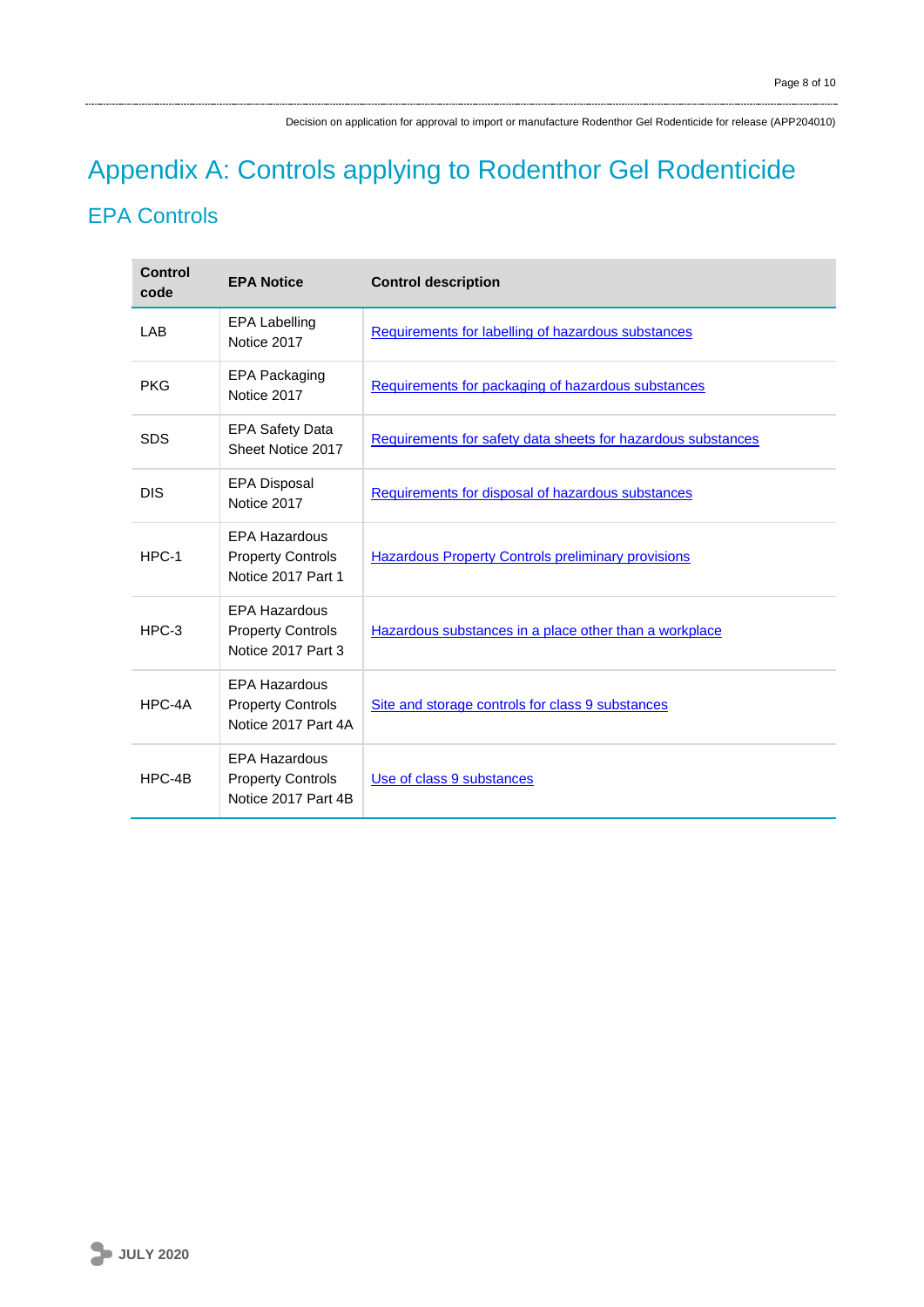### HSNO Additional Controls and Modifications to Controls

| Control<br>code             | <b>HSNO Act</b>                                      | Control                                                                                                                                                                                                                                                                                         |
|-----------------------------|------------------------------------------------------|-------------------------------------------------------------------------------------------------------------------------------------------------------------------------------------------------------------------------------------------------------------------------------------------------|
| <b>HPC</b><br><b>Notice</b> | Section 77A to HPC<br>Notice clause 53, 56<br>and 57 | Given the use of the substance as a vertebrate toxic agent, clauses 53,<br>56 and 57 apply                                                                                                                                                                                                      |
| Label                       | Section 77 variation<br>to Labelling Notice          | The equivalent requirement for a class 9.3C substance is applied to<br>Rodenthor Gel Rodenticide due to its use as a VTA, therefore clause 23<br>also applies. The label must include a use restriction, with a statement to<br>the effect that use must be in accordance with the restrictions |
| Use<br>restriction          | Section 77A                                          | The use of Rodenthor Gel Rodenticide is restricted to secure bait stations<br>which restricts accessibility to children and non-target terrestrial<br>vertebrates, and which prevents weathering of the bait                                                                                    |
| Permission                  | Section 77A                                          | No person may apply or otherwise use this substance on land<br>administered or managed by the Department of Conservation unless the<br>person first obtains a Permission under section 95A of the Act from the<br>Authority                                                                     |
| VTA notify                  | Section 77A                                          | Any changes to the composition or proposed use of the proposed<br>substance must be notified to the Authority in writing before the<br>substance is used                                                                                                                                        |